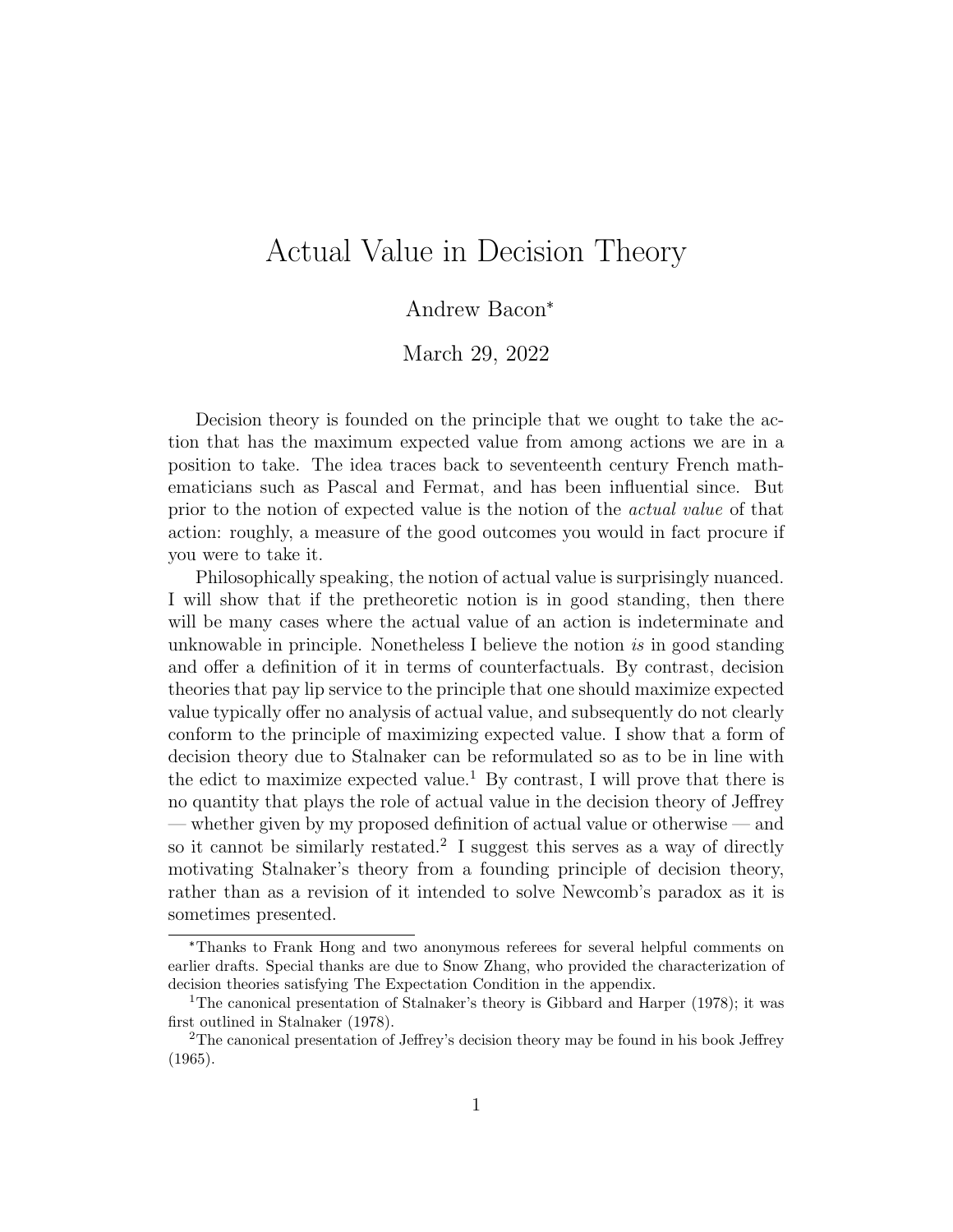#### 1 Actual and Expected Value

The distinction between actual value and expected value is best introduced by example. Suppose that a coin has been flipped but you do not know the outcome. You are offered a bet that costs \$1 and pays out \$6 if the coin has landed heads, and pays out nothing otherwise. As it happens the coin has landed tails. So the actual value of the bet is in fact -\$1: you must pay \$1 to participate but you will receive nothing because the coin has landed tails.

On the other hand, you do not know that the coin has landed tails. Given what you know, there is a 50% chance that the coin has landed heads, and in that case the actual value of the bet would be \$5, since you have paid \$1 and made \$6. The expected value is what you get by taking an average of the possible actual values of the bet, weighted by how likely you think those actual values are:  $(0.5 \times \$ - 1) + (0.5 \times \$ 5) = \$ 2$ . Thus the expected value of the bet is \$2, even though the actual value of the bet is \$-1. And indeed, given your state of knowledge, the bet seems to be a good one and this is indeed predicted by the available versions of decision theory out there.

The actual value of the proposition that you accept the bet is easy enough to figure out from the description of the scenario. \$-1 represents the amount of money you would have ended up with if you had accepted the bet. Of course, this counterfactual holds because the coin in fact landed tails: in a world where the coin landed heads, the actual value of accepting the bet would have been \$5 — this is the amount of money I would have been better off by if I had accepted the bet in this alternate world.

Observe also that the counterfactual in our explanation of actual value is not idle: the actual value of accepting the bet is not the amount of money I am in fact going to end up with after making my decision. It could be that, for whatever reason, I decide not to take the bet — in which case the actual amount of money I lose or gain is \$0. But the actual value of accepting the bet is still -\$1, because that is what I would have made if I had accepted the bet.<sup>3</sup> Thus:

The actual value of an action is a measure of the good or bad outcomes that would result if you were to take that action.

<sup>&</sup>lt;sup>3</sup>In formal treatments of decision theory, the counterfactual nature of actual value is often is hidden behind the formalism. For instance the framework of Savage (1954) a decision problem is usually represented by a decision table whose columns are states and whose rows are actions: the entry under a given state and action represents the outcome that would result if you were to take that action in that state. Formally this is represented by a function O which maps any pair of a state and an action to an outcome,  $O(s, A)$ , informally glossed as the outcome that *would have obtained* if you had performed action  $A$  in state  $s$ .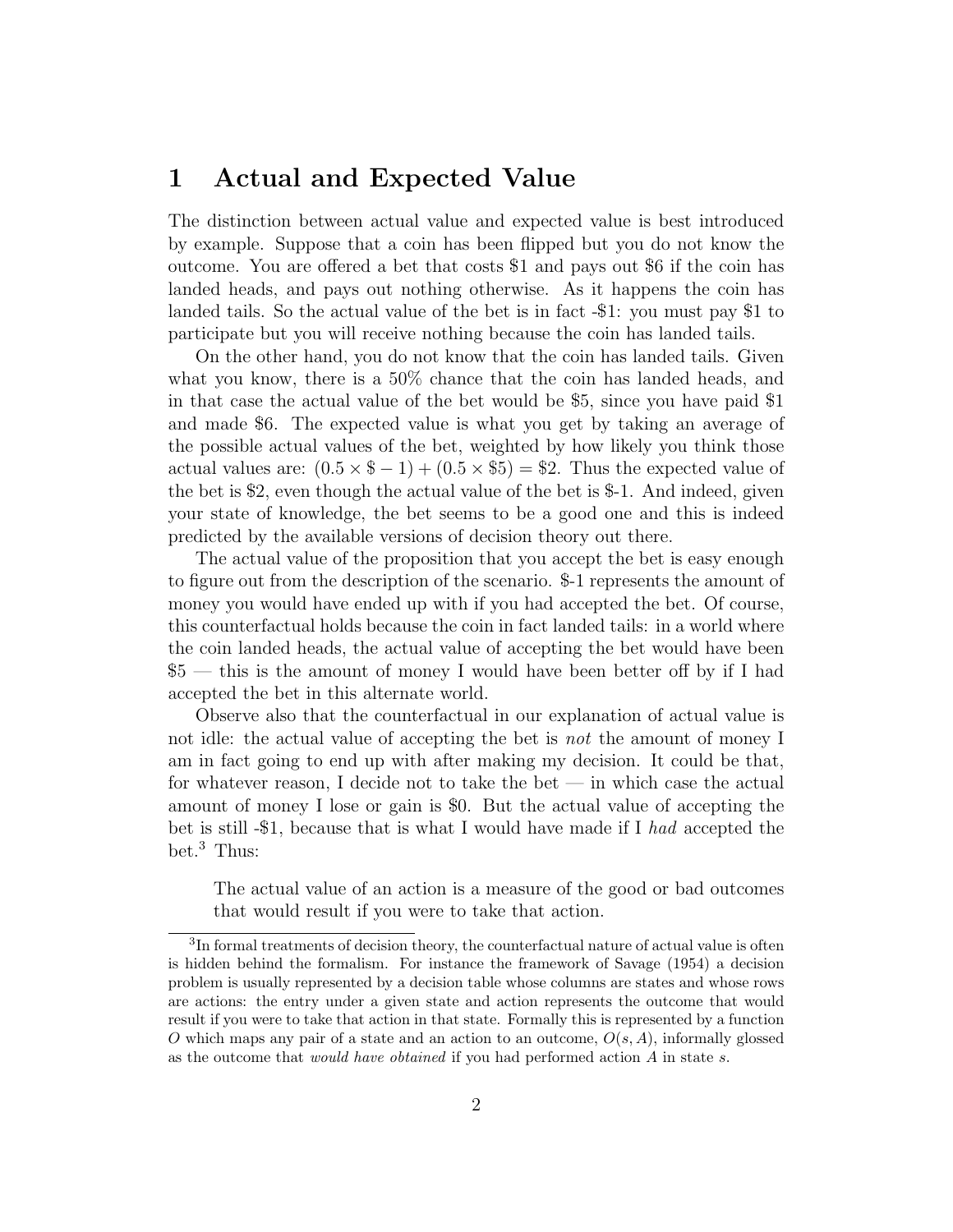Let us try and turn this into a definition of actual value suitable for mathematical analysis. First some preliminaries. Let us assume, as usual, that an agent's desires can be represented by a utility function  $u: W \to \mathbb{R}$  mapping possible worlds to real numbers. A possible world settles all matters and, ipso facto, any matter the agent could possibly care about:  $u(w)$  can be understood as a measure of the total amount of good or bad things that happen to the agent in world  $w$ . Let an action proposition for an agent be a proposition which the agent is in a position to make true, such as the proposition that you accept or decline a bet. Note that the utility of a world is not the same as the actual value of the action A at that world. This is simply a restatement of a previous observation in new terminology, but it is worth reiterating: Assuming you reject the bet, and have nothing else going on in your life, we may set the utility of the actual world to 0 (pretending for the moment that utility scales linearly with money, and choosing the obvious units), since you will in fact neither lose nor gain anything. But the actual value of accepting the bet is still -1.

We are now in a position to offer an analysis of the actual value of an action proposition, A, based on our previous informal definition: it is the utility for the agent of the way things would have been if A had been true. Given a proposition A, we may write  $f(A, \mathcal{Q})$  for the way things would have been if A had been true, according to the actual world  $\mathcal Q$ . (*f* is thus a *selection function* in the sense of Stalnaker (1968).) And the actual value of that proposition is the utility of the way things would have been if A had been true:

**Actual Value** The actual value  $v_A(\mathbf{Q})$  of a proposition A is defined as the utility of the world that would have obtained if A had been true,  $u(f(A, \mathcal{Q}))$ .

We have observed above that the actual value of a proposition is highly contingent: the actual value  $v_A$  is really a function that has a world as an argument. In a world  $w$  where the coin landed heads instead of tails prior to the bet being offered, the actual value of the bet is \$5 not -\$1. The world that would have obtained if I'd accepted the bet there,  $f(A, w)$ , is a world where I pay \$1 and make \$6 (and so is distinct from the world  $f(A, \mathcal{Q})$ ). So we have a different number  $v_A(w) := u(f(A, w))$  representing the actual value in the world w: the utility of the way things would have been if you had accepted the bet in a world where the coin landed heads. In technical parlance,  $v_A$  is a random variable: it represents a contingent value which depends on the state of the world.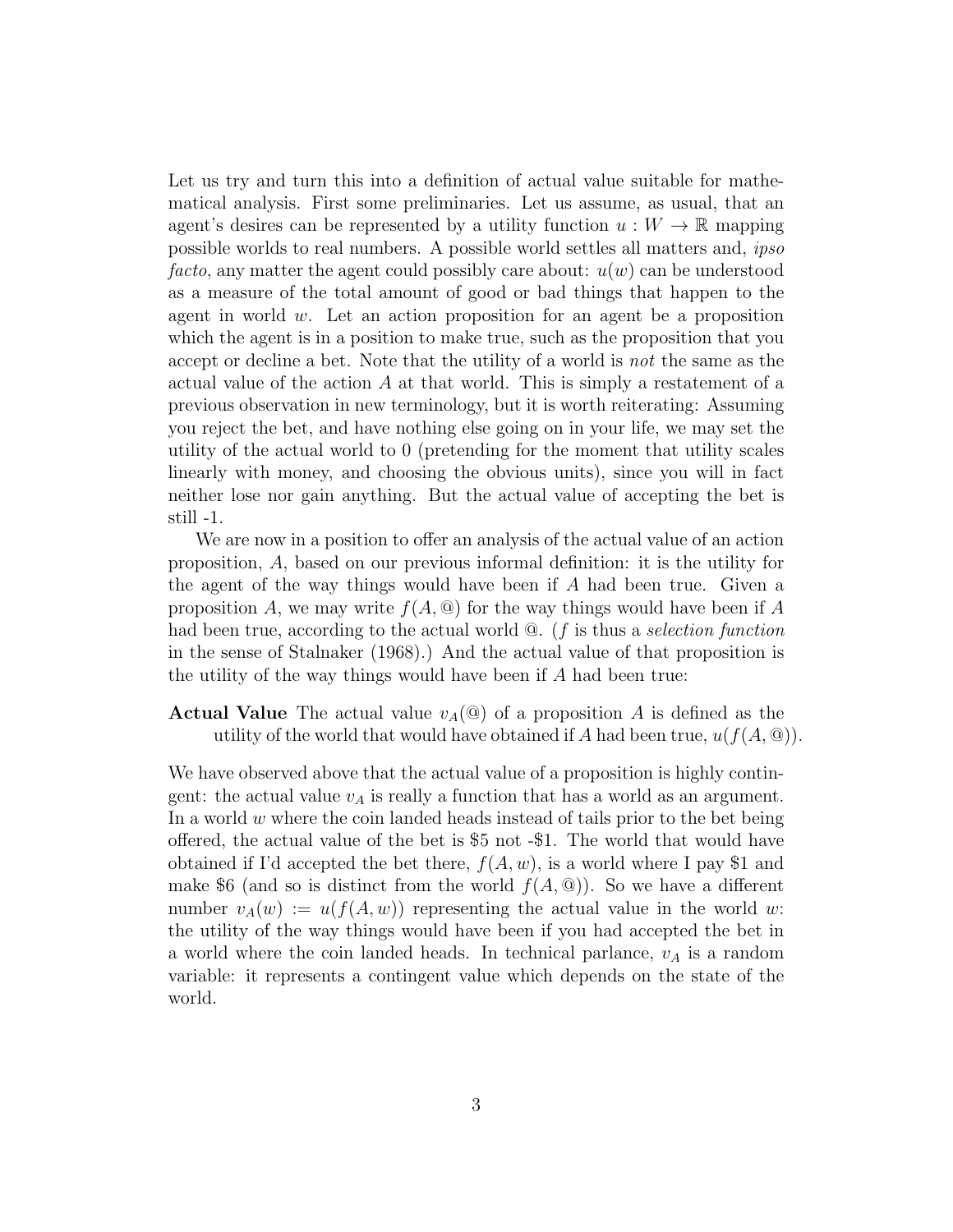#### 2 Actual Value Can Be Indeterminate

By contrast with the mathematically sophisticated notion of expected value, the notion of actual value seems straightforward. However, consider a variant of our example. Suppose that the payout is exactly the same as before — it costs \$1 and pays out \$6 if the coin lands heads — except the coin will only be flipped if you take the bet. And as it turns out you do not take the bet, so the coin is not flipped. Indeed we can suppose that the coin is subsequently destroyed before it is ever flipped. What is the actual value of accepting the bet? The only reasonable answers are as before: -\$1 or \$5. But unlike the previous case we cannot inspect the coin to see which it is. Nor can we flip it later to see what the result would have been (assuming this would indeed settle the question of how it would have landed if it had been flipped earlier for the bet). And there seems to be no other way to figure out the answer to the question of what the actual value is.

What does our proposed analysis have to say about this? Note that we have taken sides on a contentious principle of conditional logic:

#### Conditional Excluded Middle  $(A \rightharpoonup B) \vee (A \rightharpoonup \neg B)$

This is a consequence of our implicit assumption that there is a particular world representing the way things would have been if A had been true. And that must either be a world where  $B$  holds, or not, so one of the two counterfactuals  $A \mapsto B$  or  $A \mapsto \neg B$  holds.<sup>4</sup>

According to proponents of conditional excluded middle, even if you do not in fact take the bet and the coin is never flipped, there is still a truth about what would have happened if you had taken the bet and it had been flipped. Either the coin would have landed heads if it had been flipped, or it would have landed tails. So according to our definition, the actual value is still perfectly well defined — it is either  $-$ \$1 or \$5 depending on which counterfactual is true. But perhaps it is an inherently chancey or indeterminate matter which of the two counterfactuals is true, in which case it is a similarly chancey or indeterminate matter what the actual value is.

#### 3 Expected Value

Let us set aside for the time being the question of whether our analysis of actual value is correct. Let us suppose more neutrally that we have some

 ${}^{4}$ Or else A is counterfactually inconsistent, and there is no such world. In this case, everything would have been the case if A.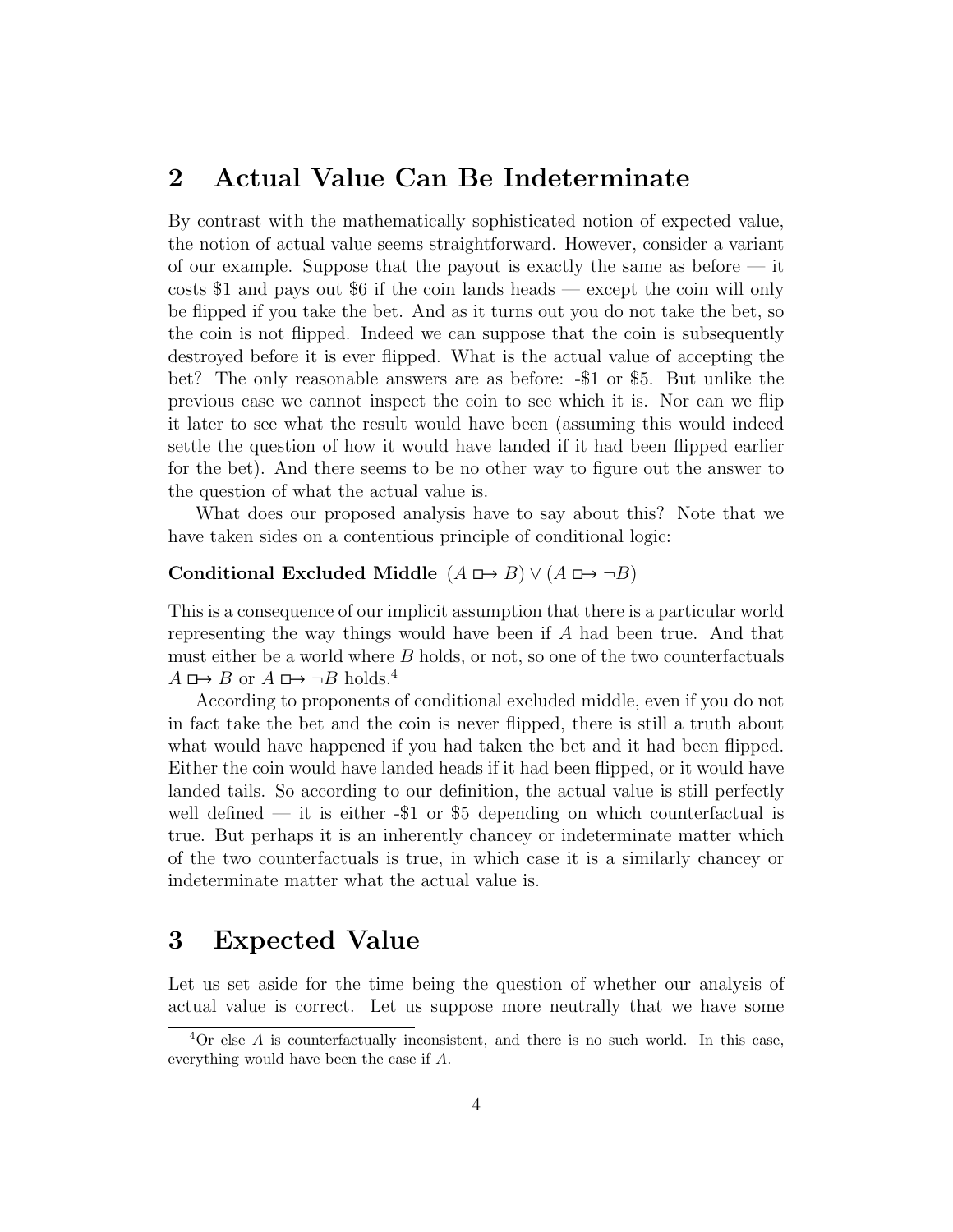random variable  $v_A : W \to \mathbb{R}$  that maps each world to the actual value of taking the action A at that world, so that  $v_A$  just represents some contingent value which depends on the state of the world. If we do not know what the state of the world is, we will not know what the actual value is, but we can calculate the expectation by taking a weighted average of the possible actual values at each world weighted by how likely that world is according to your degrees of belief. One's degrees of belief may be represented by a probability function  $P$  assigning probabilities to possible worlds in such a way that the sum of the probabilities of all worlds adds up to  $1<sup>5</sup>$ . The expected value of A is then:

Expected Value The expected value of an action A is the expectation of that propositions value:  $\sum_{w} P(w) v_A(w)$ .

Some things worth emphasizing: First, nothing about our formula for expectation is specific to the quantity actual value. You can calculate the expectation of any quantity you like in exactly the same manner: the expectation of tomorrow's temperature should be a weighted sum of the possible temperatures weighted by how likely you presently think those temperatures are. Second, you use your present degrees of belief about what the actual value, temperature, etc will be to calculate the expectation — not your future degrees of belief, someone else's degrees of belief, or your degrees of belief conditional on some supposition. Last, there is another salient quantity you can calculate the expectation of: your utility function. The expectation of your utility function is a measure of how good things are generally expected to be for you. But it is not the expectation of the actual value of any particular action for as we noted earlier the utility of a world is not always the same as the actual value of an action at a world. Indeed, there is only one utility function, and there are many actions, so the expectation of your utility function alone couldn't possibly help in comparing two or more prospects.

<sup>5</sup> I am assuming, for simplicity, that there are countably many worlds, and also taking a stance on the question of countable additivity. The former of these assumptions could be dropped by replacing summation, in what follows, with a suitable sort of integration. The assumption of countable additivity, however, is more intimately entangled with the theory of expectations. It would take us too far afield to try to disentangle it from that theory, and I will make no attempt to do so here, even though I am generally sympathetic to many of the worries people have about countable additivity.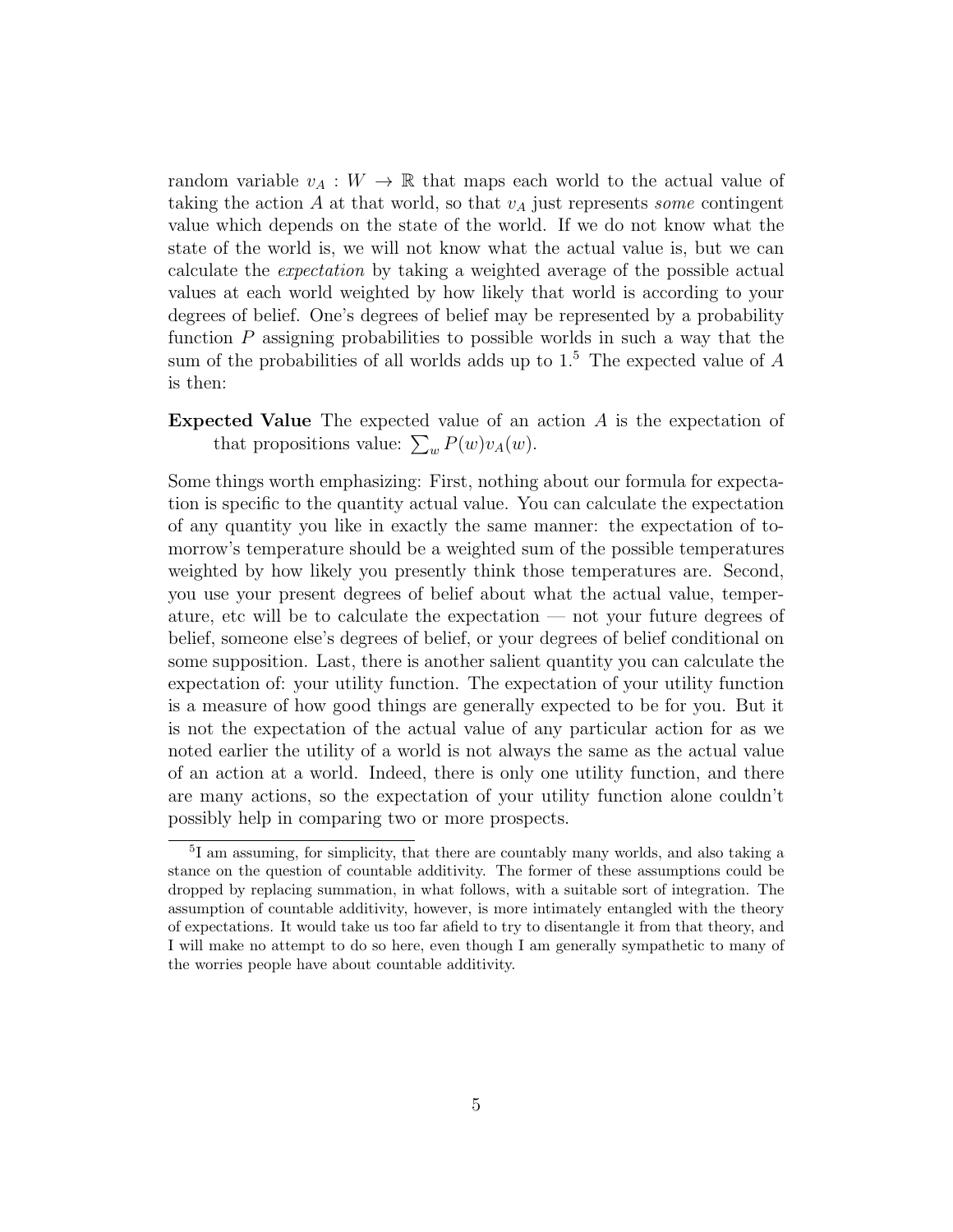## 4 Expected Value as an Action Guiding Quantity

Decision theory was founded on the idea that the proposition you ought to make true is the one with maximum expected value. The fundamental principle behind this claim traces back to Pascal and Fermat: when you have the prospect of obtaining some good, the worth of that prospect should be directly proportional to the probability that you will obtain that good.<sup>6</sup> So, for instance, a  $\frac{1}{2}$  probability of winning a free car should be half as good as receiving a free car with certainty.

There are plenty of other quantities that an action might maximize, such as actual value, or expected temperature, but these are not, on the view under consideration, action guiding in the same way. Our starting point is thus:<sup>7</sup>

Maximize Expected Value The action guiding quantity is identical to the expectation of actual value of an action.

I do not take this assumption to be incontrovertible, and I think there is philosophical value in bringing it into question once in a while.<sup>8</sup> I will not, however, be doing so here: Here I will take this assumption for granted, and see what upshots it has for two approaches to decision theory that offer real

 ${}^{6}$ For the relevant history see, for instance, Ore (1960).

<sup>7</sup> I have stated the principle in terms of 'action guidingness' to make room for a variety of responses to the question of what to do when there is not a unique action with maximum expected value. Here is one possible answer in which expected value still plays an action guiding role: When there are several propositions with maximal expected value, they are all permissible. And when there is no proposition with maximal expected value, as can happen when infinitely many actions are available, any action above a certain threshold is permissible.

<sup>8</sup>One extremely natural alternative to Maximize Expected Value is the principle that one should instead maximize actual value. A common objection to this alternative is that this is not an edict one can follow: usually we do not know which action leads to the maximum actual value. However, given the fact that we are rarely completely introspective of our own mental states (famously argued, for instance, in Williamson (2000)), including our own evidence, degrees of belief and desires, there will be cases where we do not know which proposition has the maximum expected value either (Feldman (2006) makes a related point). Of course, this alternative rejects the starting point of Pascal and Fermat, that the value of a future gain is proportional to the probability of obtaining it, and so the Pascal-Fermat principle can be taken to be a completely seperate argument against maximizing actual value that does not rest of considerations of followability.

Another alternative, which also rejects our starting point, is that it is rational to be risk averse, in which case the thing you should maximize is not expected value but a modification which discounts for your tolerance to risk; see for instance the risk weighted expected utility of Buchak (2013).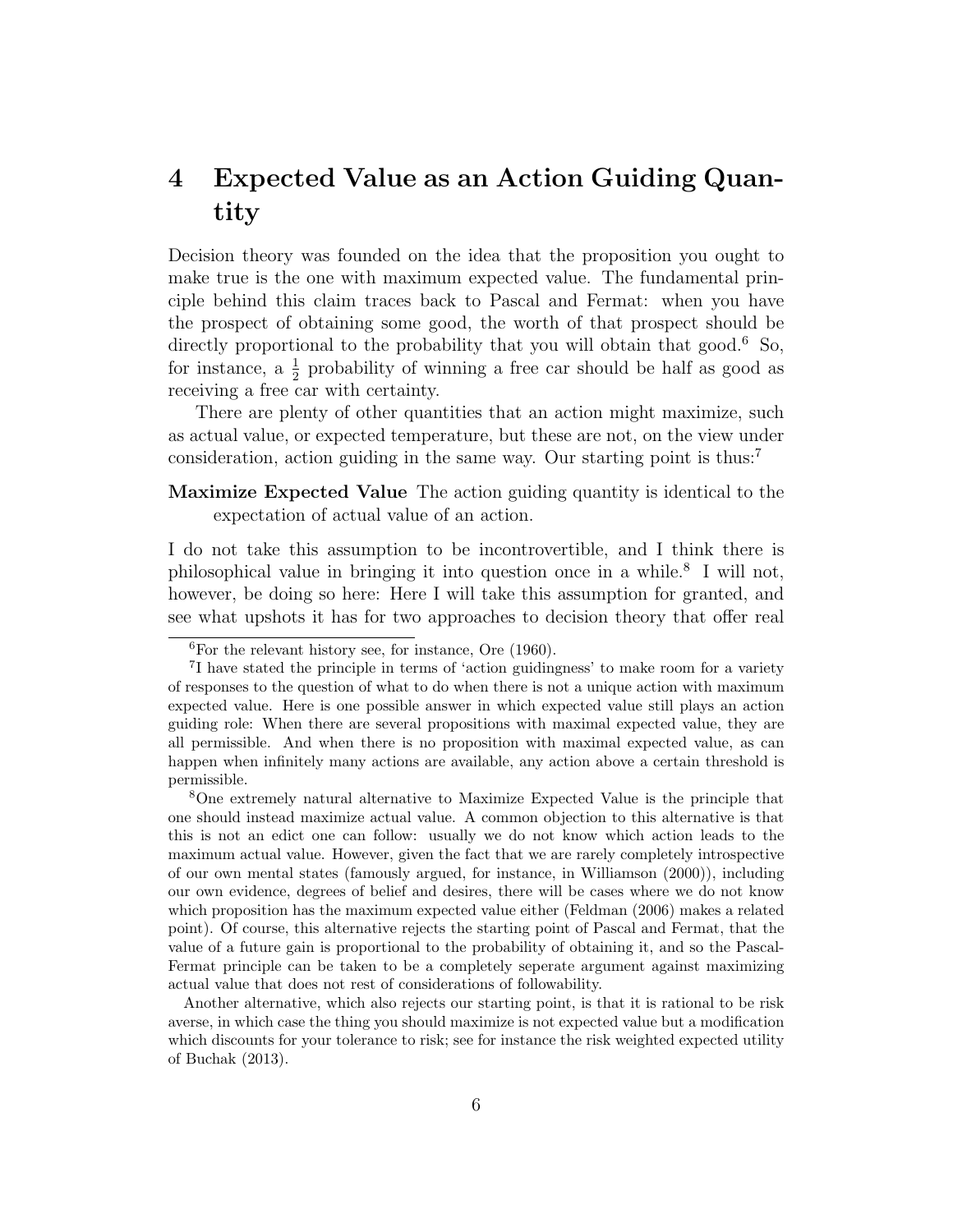valued quantities playing the action guiding role we have above ascribed to expected value. The quantities are given, respectively, by:<sup>9</sup>

Stalnaker's Formula  $S(A) = \sum_{w} P(A \square \rightarrow w)u(w)$ 

**Jeffrey's Formula**  $J(A) = \sum_{w} P(w | A)u(w)$ 

According to decision theories based on the former formula, it is the quantity S that you ought to maximize when you are deciding what to do, and according to decision theories based on the latter it is the quantity  $J$  that you ought to maximize.

It is striking, however, that neither of these formulas have the mathematical form of an expectation of another quantity. Stalnaker's formula tells you to take a weighted sum of utilities that is weighted not by your credences in different worlds, but your credences in certain counterfactuals. Jeffrey's formula is also a weighted sum of utilities, but it is not weighted by your degrees of belief — as an expectation should be — but rather by what your degrees of belief would be if you were to learn that you performed the relevant action. Moreover, both formulas are taking weighted sums of your utility function, which we have already seen to be different from actual value.

Despite this, neither formula is obviously inconsistent with Maximize Expected Value. For all we have said,  $S(A)$  and  $J(A)$  can be rewritten so as to be expectations of another quantity,  $v_A$ . I will not presuppose any particular analysis of  $v_A$  in what follows, but rather focus on the constraint that some such quantity exists whose expectation is  $J$  or  $S$  respectively. If such a quantity does exists, we have at least a partial foundation for the notion of actual value: we can "Ramsify" the theory, by treating talk of actual value as being about the quantity, whatever it might be, whose expectation is action guiding.

Let's begin with Stalnaker's formula.  $S(A)$  is defined as the the sum, for each world w, of the probability of  $A \mapsto w$  multiplied by the utility of w. Now, the probability of  $A \mapsto w$  is the sum of the probability of the worlds where this counterfactual is true.<sup>10</sup> Since we previously abbreviated 'w is the world that would have obtained if A had been true at x' (i.e.  $A \Box \rightarrow w$  is true at x) with  $f(A, x) = w$ , we have that  $P(A \rightharpoonup w) = \sum_{f(A, x) = w} P(x)$ . So we

<sup>9</sup>Jeffrey's formula is stated this way for ease of comparison with Stalnaker's formula, and with the notion of expected value. Jeffrey has an equivalent version of the equation  $J(A) = \sum_{i \in I} P(A_i \mid A) J(A_i)$ , whenever  $(A_i)_{i \in I}$  is a partition of A. In Jeffrey's framework the utility of a world is identified with its Jeffrey value so that the two formulations are equivalent.

<sup>&</sup>lt;sup>10</sup>This is a consequence of countable additivity given our assumption that there are countably many worlds.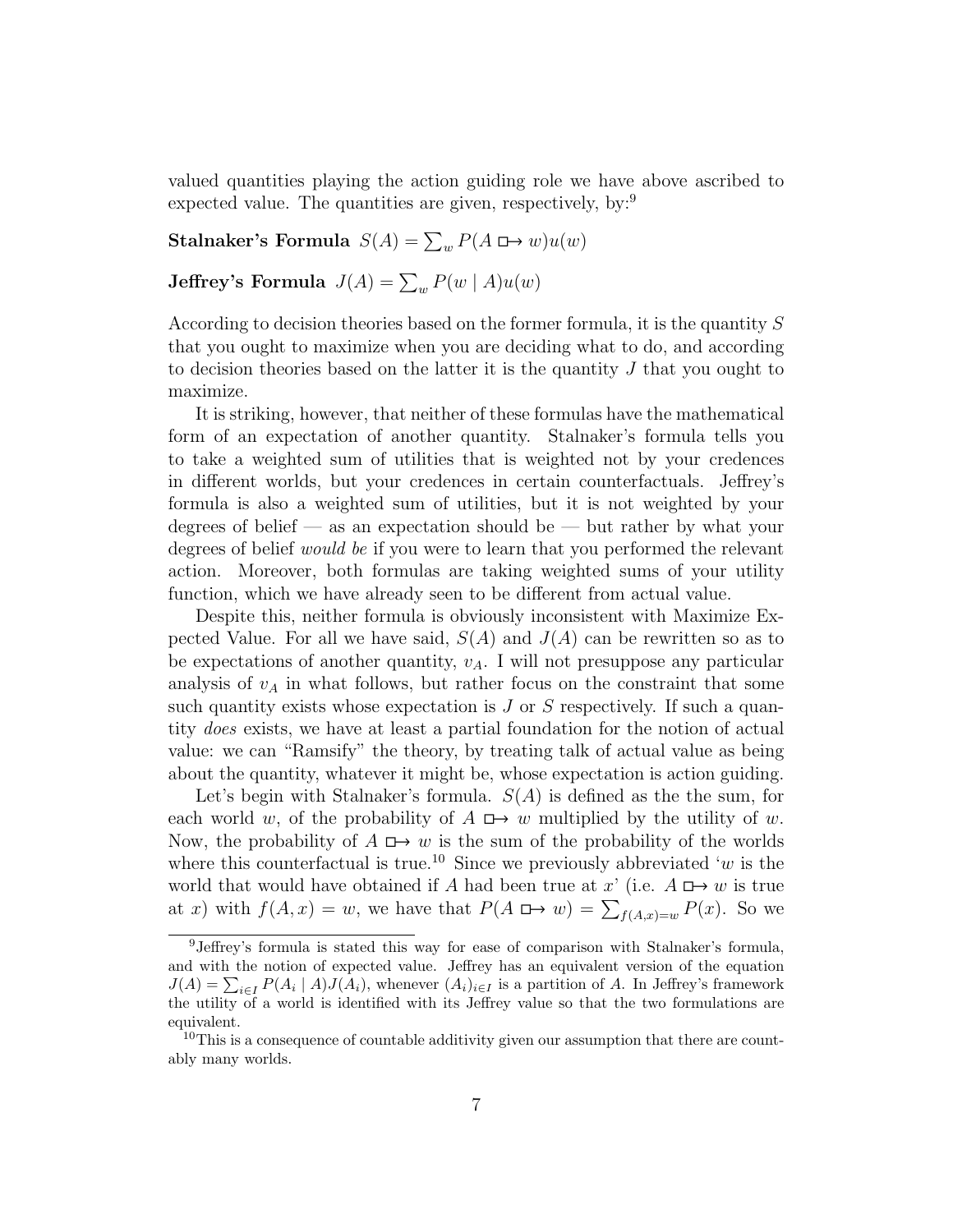are looking at the sum, for worlds x and w such that  $f(A, x) = w$ , of the probability of x times the utility of  $w$ . Simplifying a little, this is the sum for all worlds x of the probability of x times the utility of  $f(A, x)$ , which has the form of an expectation.

$$
S(A) = \sum_{w} P(A \square \rightarrow w)u(w) = \sum_{w} \sum_{f(A,x)=w} P(x)u(w)
$$

$$
= \sum_{x} P(x)u(f(A,x)) = \sum_{x} P(x)v_A(x)
$$

So we have shown that  $S(A)$  my be rewritten as the expectation of some random variable. Indeed, not any random variable: pleasingly, it is the expectation of actual value according to our earlier proposed definition of actual value —  $v_A(x)$  is the utility of the world that would have obtained if A had been true at x,  $u(f(A, x))$ .

Now let us turn to Jeffrey's formula: could there be a notion of actual value,  $v_A$ , whose expectation is always given by Jeffrey's quantity  $J(A)$ ? I will make one assumption about actual value which I think follows from our motivating remarks about it: the actual value of an action (unlike its expected value) does not depend on your degrees of belief. In our running example, the actual value of the bet is -\$1 because the coin has in fact landed tails — this value does not depend on how likely you think it is that the coin landed heads or tails. Thus for any given utility function  $u$  and action proposition  $A$  there exists a quantity  $v_A$  such that for any probability function P for which  $P(A) > 0$ <sup>11</sup>

$$
\sum_{w} P(w | A)u(w) = \sum_{w} P(w)v_A(w)
$$

The order of the quantifiers here reflecting the fact that  $v_A$  does not depend on P, but can potentially depend on u and A. (Note of course that our proposed definition of actual value does depend on both  $u$  and  $A$ , but does not depend on P.) But it may be shown that there is no quantity that satisfies this condition for every probability function, given the modest assumption that it is possible to rationally prefer at least one proposition over another and that there are at least three possible worlds. I have placed the proof in an appendix.

I suspect there is some room for improvement on this result. For one thing, it is clear that the quantification over probability functions in our statement that actual value is independent of probability could be restricted in various

<sup>&</sup>lt;sup>11</sup>When  $P(A) = 0$  Jeffrey's formula is undefined so the restriction to actions with positive probability is necessary. This is a well-known shortcoming of Jeffrey's formula, because it means we cannot apply decision theory in cases where we know what we're going to do.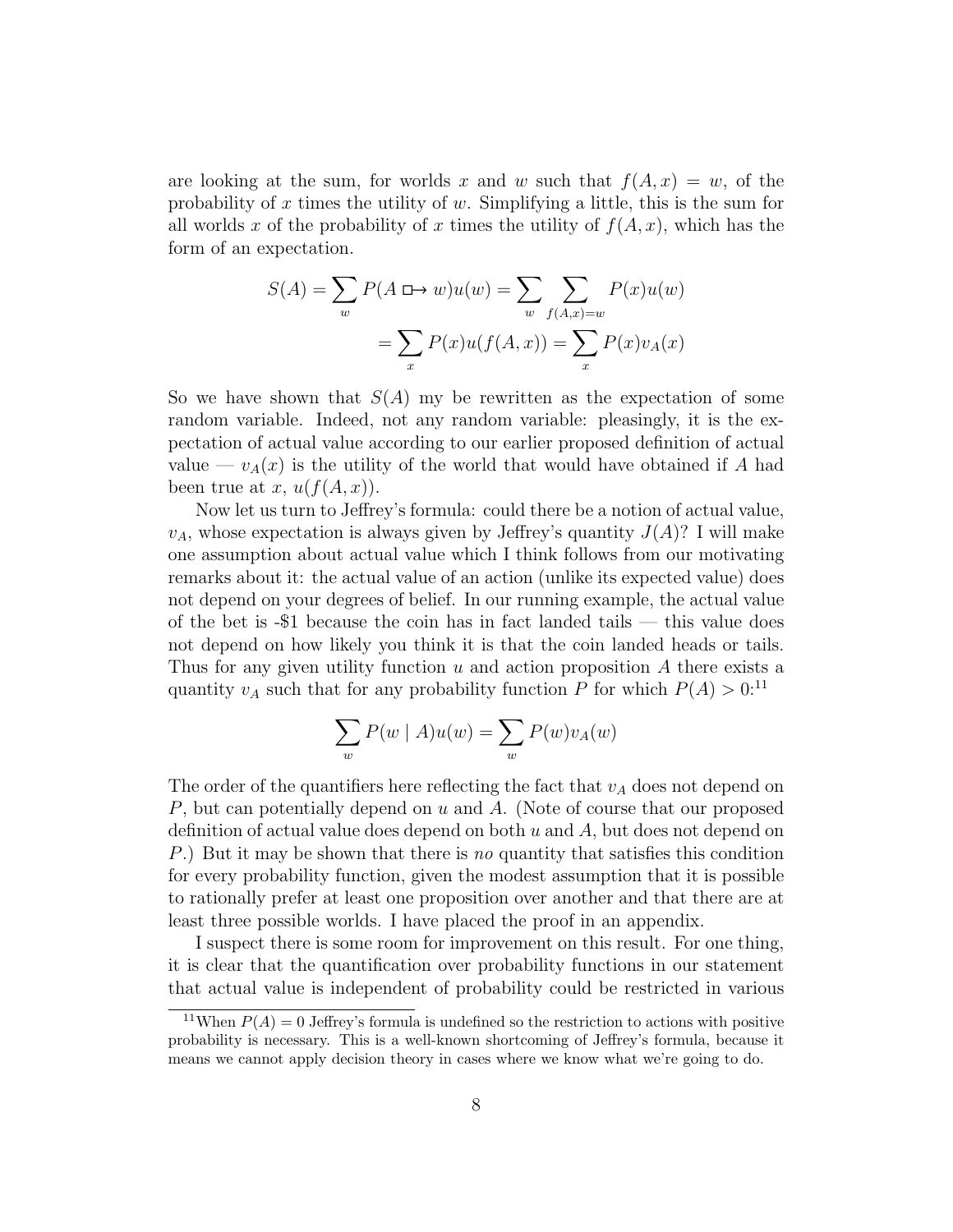ways without affecting the result, but unclear what the exact class of restrictions for which the result still holds is. Secondly, one might ask what decision theories can be formulated in a way where the action guiding quantity is an expectation of a quantity that is independent of your beliefs (in the sense spelled out above). In personal communication Snow Zhang has provided a fairly general answer to this question: among a very wide class of decision theories, the theory's action guiding quantity is an expectation of a quantity that is independent of one's degrees of belief if and only if it is a causal decision theory based on a slight generalization of the Stalnakerian theory of selection functions.<sup>12</sup> A statement of this theorem may also be found in the appendix. There is finally a question of generalizing this impossibility result for evidential decision theory to other kinds of causal decision theory: for instance Lewis (1981) and others have formulated versions of causal decision theory that don't presuppose conditional excluded middle. But the notion of actual value seemingly requires you to talk about the things, good or bad, that would have happened if you had taken an action; without conditional excluded middle this way of talking would be ill-defined.

Could one resist the assumption that actual value doesn't depend on one's degrees of belief? To give up on this, in my view, is to give up on the distinction between actual and expected value altogether. Once we have rejected the pretheoretic notion of actual value, defined in terms of claims about how good things would have been for you if you had taken certain courses of action, what is left of the distinction between expected value and actual value? We know the former quantity is the expectation of the latter quantity, and it is supposed to be the operation of expectation that takes your subjective uncertainty into account. This is already thin, and it is thinner still once we suppose that actual value is something that already takes into account your uncertainty about the world.

But some will no doubt maintain that this is the right moral to draw: the pretheoretic notion of actual value is not in good standing, especially in light of the widespread indeterminacy of actual value. John Broome, for instance, has suggested that the only kind of value is expected value  $-$  a quantity which is its own expectation, and thus plays the role of actual and expected value simultaneously.<sup>13</sup> This assumption is also rejected by Konek and Levinstein

<sup>12</sup>Personal communication, July 9, 2021

<sup>13</sup>See chapter 6 of Broome (1991). There are, however, some worries for this proposal: in the presence of higher-order uncertainty, the expectation of the expectation of a quantity can come apart from its expectation. For a quantity to be equal to its own expectation, it either has to be trivial (i.e. have a constant value across worlds), or rule out certain patterns of higher-order uncertainty which have the appearance of being perfectly rational. Suppose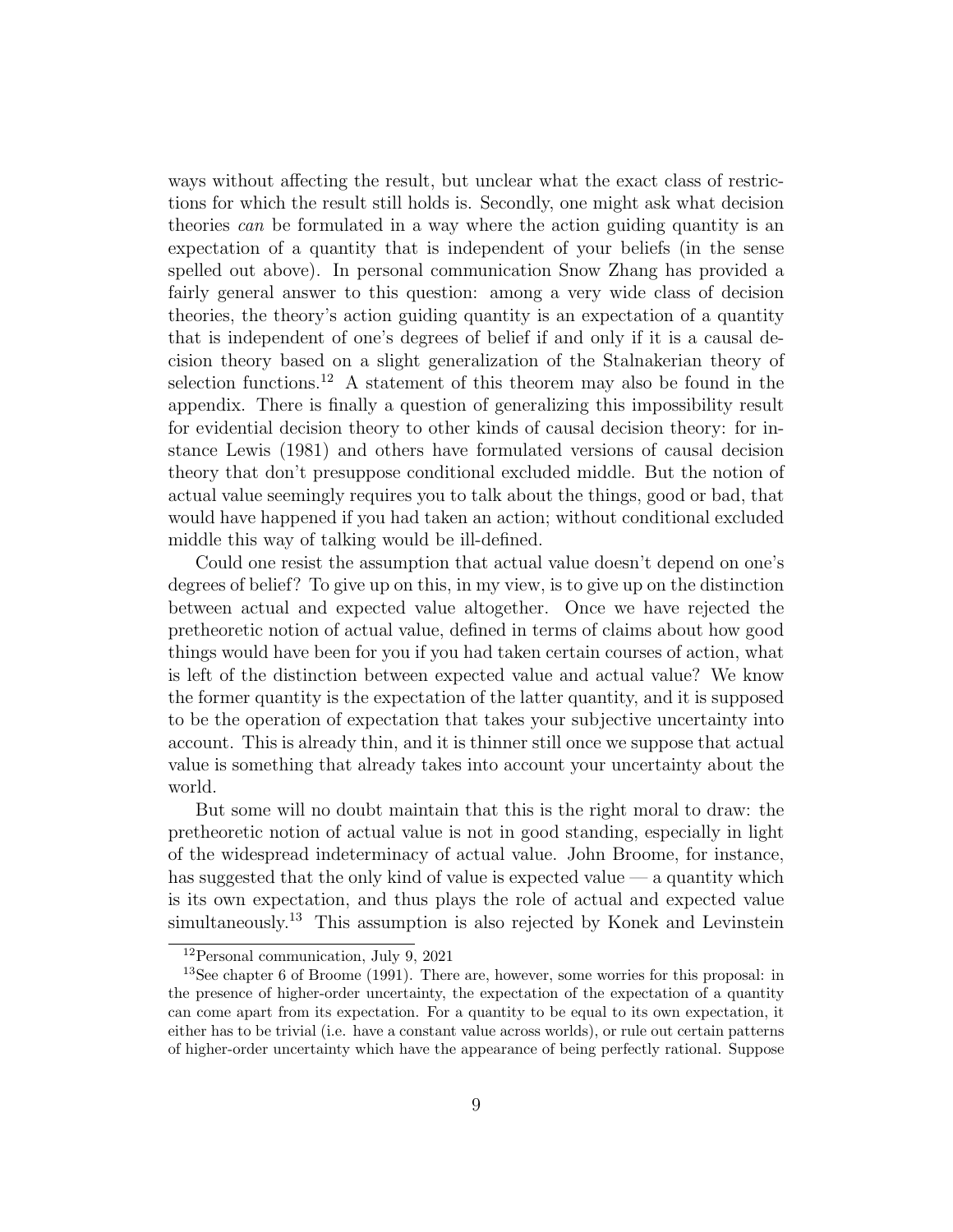(2019), where they instead define actual value for Jeffrey decision theory in terms of credences as  $v_A(w) := \frac{P(w|A)}{P(w)}u(w)$ . It is easily seen that  $J(A)$  is indeed the expectation of this quantity. However, once we let in quantities that depend on one's credences, there are many other such quantities:  $J(A)$ is also the expectation of the constant function  $v_A(w) = J(A)$  (note that  $J(A)$  is defined in terms of P)—this is in effect the Broomian proposal—but also infinitely many other cooked up quantities. This radical non-uniqueness just illustrates how undemanding the relationship between actual value and expected value is without the assumption that actual value is independent of credences. By contrast, if we restrict to credence independent quantities, then the notion of actual value is *uniquely* pinned down by its relationship to expected value: for a given action and utility function there is at most one quantity whose expectation relative to every probability function is identical to its action worthiness relative to that utility function (see theorem 2 below).

#### 5 Conclusion

Decision theory in the tradition of Stalnaker (1978) is often labeled 'causal decision theory'. These presentations typically introduce Stalnaker's formula as a revision of naïve decision theory that is required to deal with Newcomb's paradox — a revision that complicates the notion of expected value with causal or counterfactual notions.<sup>14</sup>

The present way of motivating Stalnaker's formula, by contrast, does not invoke causation or Newcomb's paradox or anything like that: it is motivated by the founding principle of maximizing expected value. Counterfactuality enters the picture because the notion of actual value is inherently counterfactual.

## Appendix

Let W, the 'worlds', be a countable set containing at least three members. Suppose that  $V(P, A, u)$  ('action worthiness') is a real valued quantity that depends on a countably additive probability function on  $W, P$ , a set of worlds

 $v_A$  is non-trivial and has different values at the worlds x and y,  $\alpha$  and  $\beta$ , and imagine that at world x you are  $50/50$  concerning whether world x or y obtains, but in world y you are certain that y obtains. The expectation of  $v_A$  at x and y is respectively  $\frac{1}{2}\alpha + \frac{1}{2}\beta$  and  $\beta$ . So the expectation of the expectation at x is  $\frac{1}{2}(\frac{1}{2}\alpha+\frac{1}{2}\beta)+\frac{1}{2}\beta=\frac{1}{4}\alpha+\frac{3}{4}\beta$  which is different from  $\frac{1}{2}\alpha + \frac{1}{2}\beta$ , the expectation at x, since  $\alpha \neq \beta$ .

 $14$ See for instance Joyce (1999), or Weirich (2009).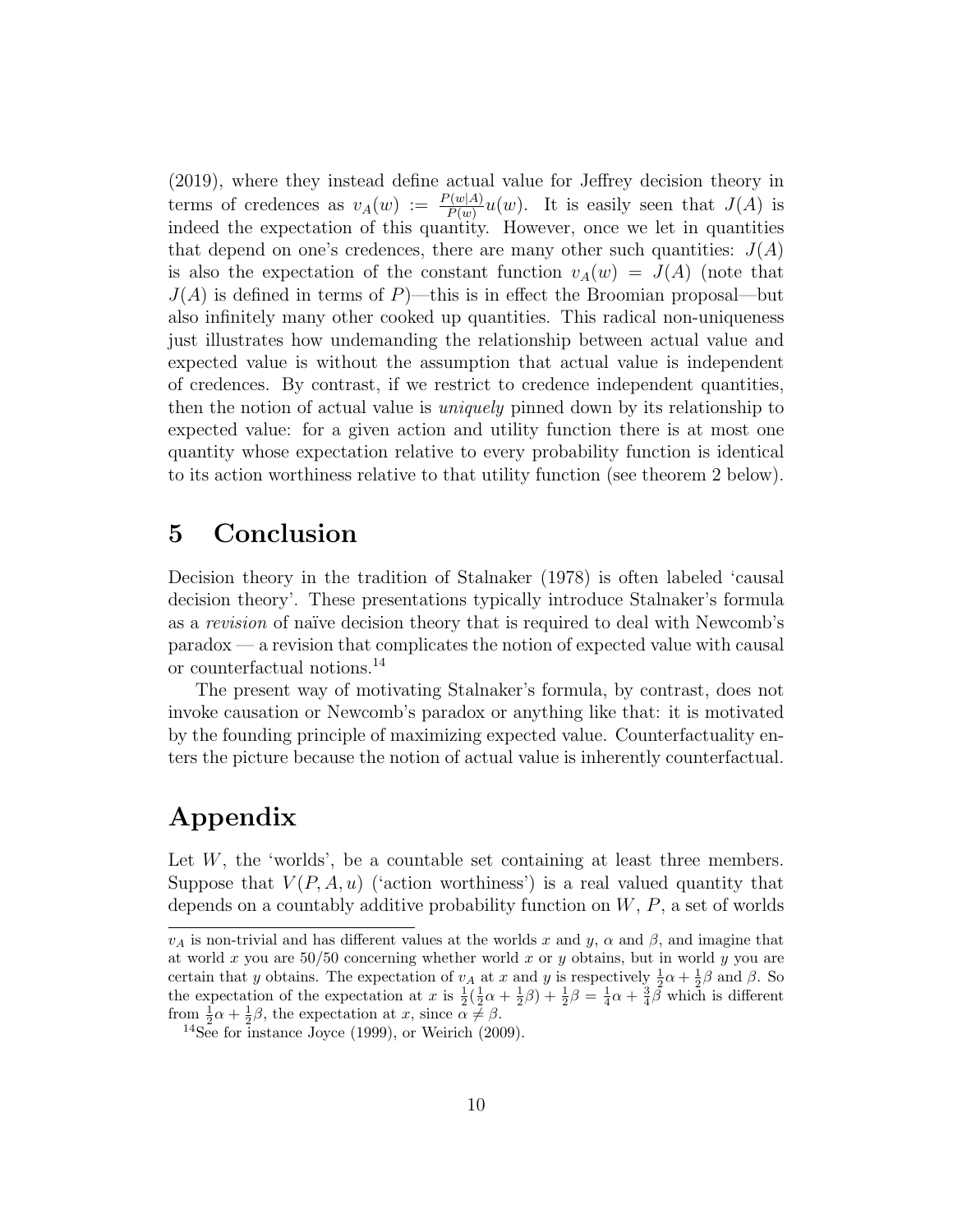A (the 'action proposition'), and a utility function  $u: W \to \mathbb{R}$ . V is an expectation of a credence independent quantity iff:

**The Expectation Condition** For every utility function  $u$  and proposition A, there exists a quantity  $v: W \to \mathbb{R}$  such that for every probability function  $P: V(P, A, u) = \sum_{w \in W} P(w)v(w)$ .

**Theorem 1.** Jeffrey's quantity,  $J(P, A, u) = \sum_{w} P(w | A)u(w)$  does not satisfy The Expectation Condition.

*Proof.* Suppose that Jeffrey's theory can recommend one proposition over another. There is a rational credence utility function pair,  $P$  and  $u$ , and pair of incompatible propositions  $X$  and  $Y$  such that the resulting Jeffrey values are different:  $J(X) \neq J(Y)$ . We may assume too that such an X and Y may be chosen so that  $X \cup Y$  is not the whole space. Let  $A = X \cup Y$ . Now let  $S = \{P' \mid P' \}$ is a probability function such that  $P'(Y) = 0$  and  $P'(\cdot | X) = P(\cdot | X)$ . For any  $P' \in S$  we have that  $J'(X) = J(X)$  where J' is the Jeffrey value with respect to P' and u (since  $J'(X) = \sum_{w} P'(w | X)u(x) = \sum_{w} P(w | X)u(x) =$  $J(X)$ ). So for every  $P' \in S$ ,  $\sum_{w} P'$  $\sum$  $(w)v_A(w)$  has a fixed value  $J(X)$ , because  $_{w}P'(w)v_{A}(w) = \sum_{w} P'(w | A)u(w) = \sum_{w} P'(w | X)u(w) = J'(X) = J(X).$ The first identity follows from our hypothesis that the expectation (according to  $P'$ ) of actual value of A is identical to its Jeffrey value, and the second identity because  $P'(Y) = 0$  and thus  $P'(\cdot | A) = P'(\cdot | X \cup Y) = P'(\cdot | X)$ . Now this can happen only if  $v_A(w) = J(X)$  for every  $w \notin A$ . For if there are worlds such that  $v_A(w) > J(X)$  you could choose a probability function  $P' \in S$  that assigns lots of probability to the worlds  $w \notin A$  that have actual value that exceeds  $J(X)$   $(v<sub>A</sub>(w) > J(X))$ , and assigns little probability to the remaining worlds, so ensuring that  $\sum_{w} P'(w) v_A(w) > J(X)$  contradicting our previously established claim.<sup>15</sup> For similar reasons, there cannot be worlds

<sup>&</sup>lt;sup>15</sup>This can be broken up into two claims. Suppose that X and Y are as above, and Z and U partition  $W \setminus A$  into two non-empty sets. First, for any positive  $\alpha$  and  $\beta$  with  $\alpha + \beta < 1$  we can construct a probability function P' such that  $P'(Z) = \alpha$ ,  $P'(U) = \beta$ ,  $P(Y) = 0$  and is such that  $P'(\cdot | X) = P(\cdot | X)$  (the last two conditions simply ensure that  $P' \in S$ ). Namely assign probabilities to worlds in Z that add up to  $\alpha$ , probabilities to worlds in U that add up to  $\beta$ , assign 0 probability to worlds in Y, and for worlds  $x \in X$  set  $P'(x) = \frac{(1-\alpha-\beta).P(x)}{P(X)}$ . Now if  $v_A(w) > J(X)$  for some w, we may pick some  $\epsilon > 0$  and let  $Z = \{w \mid v_A(w) \geq J(X) + \epsilon\};$  and it is just a matter of choosing  $\alpha$  to be big enough that the expectation of the Z part of logical space swamps the rest. For instance we could set  $\beta = 0$  and  $\alpha > \frac{J(X) - \gamma}{J(X) - \gamma + \epsilon}$  where  $\gamma = \sum_x P(x | X) v_A(x)$ .  $\gamma$  may be proved to be finite since  $\gamma = \sum_x P(x | X) v_A(x) = \sum_x P(x | X) u(x)$  by plugging the probability function  $P(\cdot | X)$ into our relationship between Jeffrey value and expected value. But the last value is just  $J(X)$  which we know to be finite.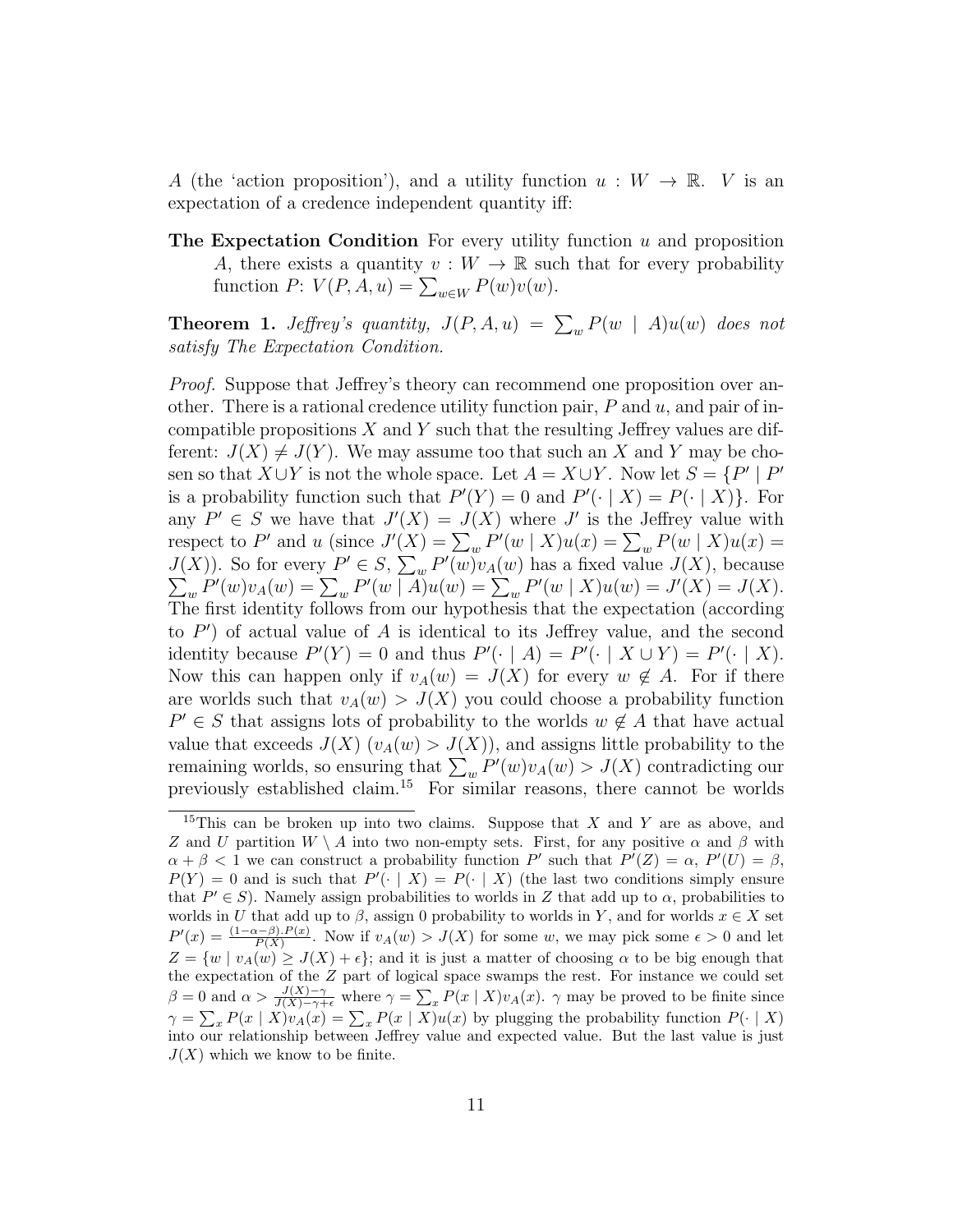such that  $v_A(w) < J(X)$ . But then by parallel reasoning — switching X and Y in all of the above — we can see that  $v_A(w) = J(Y)$  for every  $w \notin A$ , so we have a contradiction since  $J(X) \neq J(Y)$  and we assumed that  $W \setminus A$  was non-empty.<sup>16</sup>  $\perp$ 

Fix an action A and a utility function u. Say that a quantity  $v: W \to \mathbb{R}$ satisfies the actual value role, with respect to action worthiness,  $V(P, A, u)$ , if and only if  $V(P, A, u)$  is the expectation of v for every probability function P: for every  $P, V(P, A, u) = \sum_{w} P(w) v(w)$ .

Theorem 2. At most one quantity satisfies the actual value role with respect to a given measure of action worthiness,  $V(P, A, u)$ .

*Proof.* Suppose v and v' satisfy the actual value role with respect to  $V(P, A, u)$ . Let w be an arbitrary world, and let  $P_w$  be the probability distribution that is certain in w. Then  $V(P, A, u) = \sum_x P_w(x)v(x) = v(w)$  and  $V(P, A, u) = \sum_x P_w(x)v'(x) = v'(w)$ , and so  $v(w) = v'(w)$ . Since w was arbitrary  $v =$  $v'.$  $\Box$ 

Assume for simplicity that W is now finite. Let a supposition procedure be a function s that maps a probability distribution  $P$  and a proposition A to another probability distribution,  $s(P, A)$  such that  $s(P, A)(A) = 1$ . Bayesian conditioning, given by  $s(P, A) = P(\cdot | A)$ , and imaging, given by  $s(P, A) = P(A \square \rightarrow \cdot)$ , are two examples of supposition procedures. Supposition procedures give rise to a very general class of decision theories where the action guiding quantity is defined by taking the expectation of u relative to the supposition that you have taken action A:

$$
V_s(P, A, u) := \sum_{w} s(P, A)(w)u(w)
$$

<sup>&</sup>lt;sup>16</sup>Since submitting this article I have learned that Ahmed and Spencer (2020) have provided a different argument that, in certain special cases, Jeffrey value is not an expectation. The sorts of cases their arguments concern are somewhat unusual because they involve situations where learning that you are going to take a course of action provides evidence about the actual value of that action. Now usually, learning what you are going to do provides no evidence about that actions actual value: whether you accept the bet I outlined in the introduction has no evidential bearing on how the coin will land, and thus on whether you will win the bet. For better or for worse, many decision theorists, following Savage (1954), have built this independence assumption into their framework. Whether or not this is a good idea, it is clear that these decision theories are applicable in most cases. Crucially, the argument presented above is not restricted to these unusual cases: it shows that Jeffrey value cannot be an expectation even if you make the sorts of idealizations common among decision theorists working in the tradition of Savage.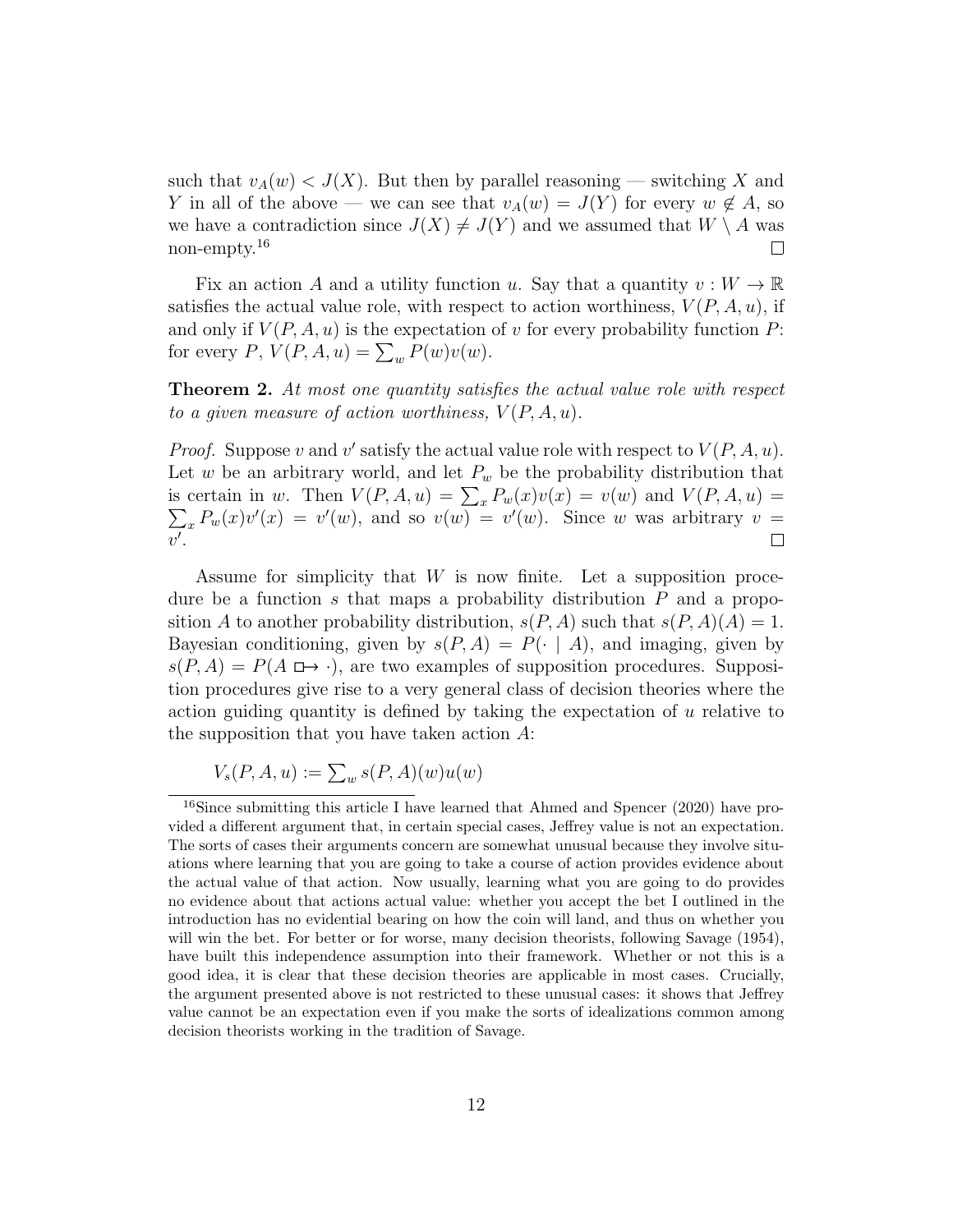Among this general class of decision theories is Jeffrey's decision theory (where s is Bayesian conditioning) and certain 'causal decision theories' where s is determined by a generalized kind of selection function. A general imaging function (see Gardenfors  $(1982)$ ) is a function f that maps a proposition A and a world w to a probability distribution  $f(A, w)$  that assigns A probability  $1 \left( f(A, w)(A) = 1 \right)$  (a Stalnakerian selection function may be thought of as the special case where  $f(A, w)$  assigns some world probability 1). The supposition procedure corresponding to a general imaging function is  $s(P, A)(B) = \sum_{w} f(A, w)(B)P(w)$ , and the corresponding version of causal decision theory is given by the action guiding quantity  $V_s(P, A, u)$  defined above. Say that a *general decision theory* is one whose action guiding quantity has the form  $V_s(P, A, u)$  for some supposition procedure s. A general decision theory satisfies The Expectation Condition if  $V_s(P, A, u)$  does, and is a *Stalnakerian causal decision theory* if s is determined by a general imaging function.

Theorem 3 (Zhang). A general decision theory satisfies The Expectation Condition if and only if it is a Stalnakerian causal decision theory.

### References

- Arif Ahmed and Jack Spencer. Objective value is always newcombizable. Mind, 129(516):1157–1192, 2020. doi: 10.1093/mind/fzz070.
- John Broome. Weighing Goods: Equality, Uncertainty and Time. Wiley-Blackwell, 1991.
- Lara Buchak. *Risk and Rationality*. Oxford University Press, 2013.
- Fred Feldman. Actual utility, the objection from impracticality, and the move to expected utility. Philosophical Studies, 129(1):49–79, 2006. doi: 10.1007/s11098-005-3021-y.
- Peter Gardenfors. Imaging and conditionalization. Journal of Philosophy, 79 (12):747–760, 1982. doi: 10.2307/2026039.
- Allan Gibbard and William L. Harper. Counterfactuals and two kinds of expected utility. In A. Hooker, J. J. Leach, and E. F. McClennen, editors, Foundations and Applications of Decision Theory, pages 125–162. D. Reidel, 1978.

Richard C. Jeffrey. *The Logic of Decision*. University of Chicago Press, 1965.